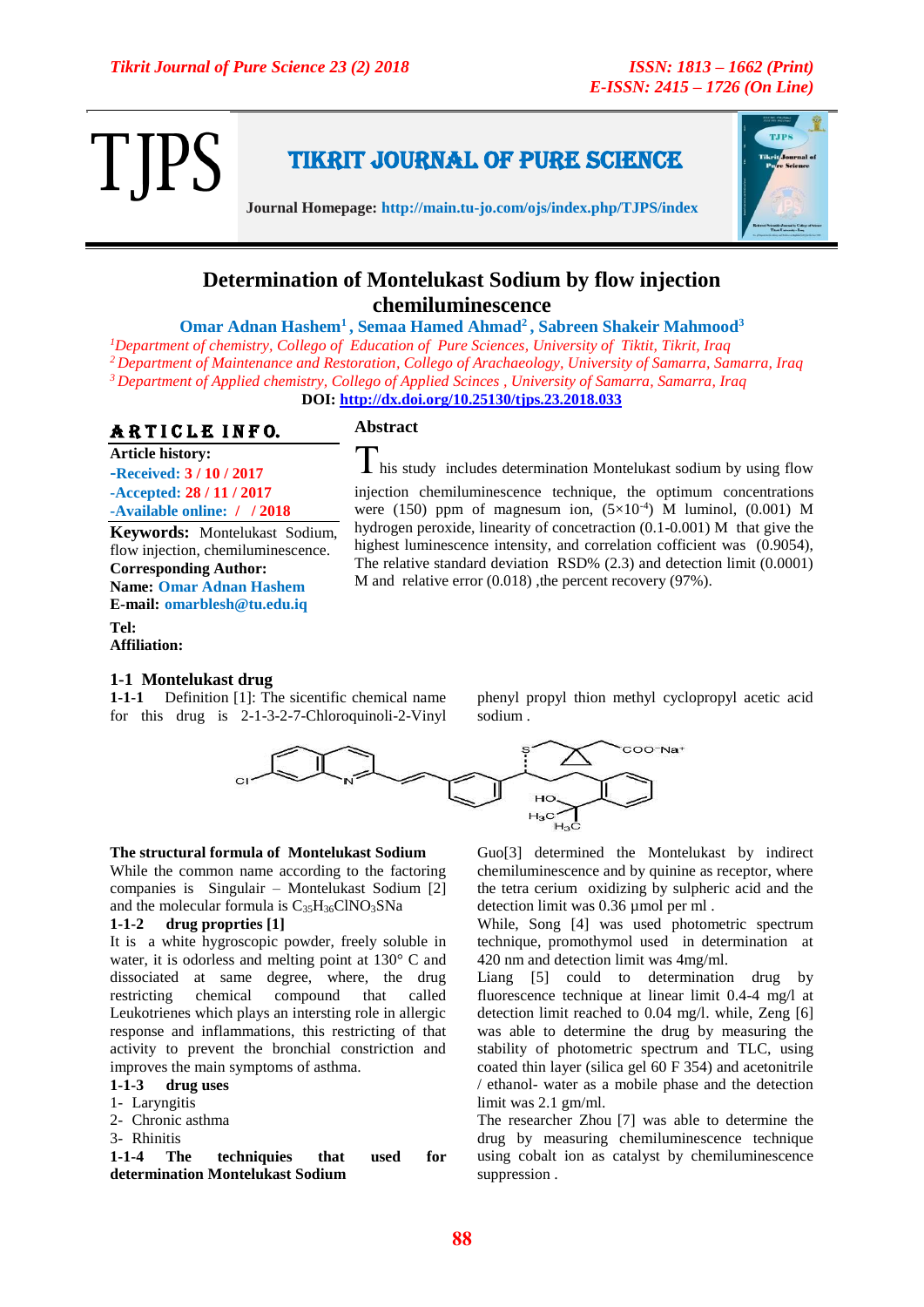### **1-1-5 the instruments and chemicals**

- 1- pH meter model JENWAY350
- 2- Ultrasonic Cleaner model SARTORIUS-50 B
- 3- Sensitive balance model SARTORIUS
- 4- Hot plate with magnatic sterior model JENWAY, WITE. GERMANY
- 5- Unit of Flow injaction .
- 6- Chemiluminescence Unit System .

| Chemical name          | Chemical formula                | Purity | Origin     |
|------------------------|---------------------------------|--------|------------|
|                        |                                 | $\%$   | (company)  |
| Luminol                | $PHNH2C2O2(NH3)2$               | 98     | Fluka      |
| Hydrogen peroxide      | $H_2O_2$                        | 48     | <b>BDH</b> |
| Sodium carbonate       | Na <sub>2</sub> CO <sub>3</sub> | 99     | <b>BDH</b> |
| Sulfuric acid          | $H_2SO_4$                       | 96     | Fluka      |
| Potassium permanganate | KMnO <sub>4</sub>               | 98     | <b>BDH</b> |
| Hydrochloric acid      | HC <sub>1</sub>                 | 96     | Fluka      |
| Magnesium Sulphate     | MgSO <sub>4</sub>               | 96     | Fluka      |

### **Table (1)the chemicals used in this study**

### **2-1 Working conditions**

### **2-1-1 Study of ion catalyst selection**

The selection ofion catalyst in this technique was done by experimented numbers of ion catalyst (platinum, Zirconium, Manganese, and Thorium) to determine the ability of these ions in stimulation the luminol oxidation with hydrogen peroxide and it's ability to formation complexes with the drug which in turn leads to suppression or stimulation of chemiluminescence intensity for this substance.

### **2-1-2 Selection the optimum concentration of magnesium ion Mg+2**

The magnesium ion was selected as catalyst, where a series of magnesium concentrations were injected into a range between 110- 150 ppm ,for finding the best concentration of  $Mg^{+2}$ , and found the best one was 150 ppm. Where is the weight 0.0742 gram with Magnesium sulfate and dissolved in distilled water in volumetric flask 100 ml capacity thus prepare 150 ppm of Magnesium sulfate .

### **2-1-3 Study of Luminol concentration**

The effect of Luminal concentration on the intensity of chemiluminescence was studied by taken different concentration of Luminol ranging between  $(5x10^{-4} 10^{-6}$ ) M, after injection 150ppm Mg<sup>+2</sup> ion.

### **2-1-4 Study of hydrogen peroxide effect**

The effect of different concentrations of hydrogen peroxide on the emission intensity was studied at rang  $(10^{-3} - 10^{-6})$  M, after fixing the concentration of  $Mg<sup>+2</sup>$  and Luminol solution with injected 150 ppm  $Mg^{+2}$  ion.

### **2-1-5 Study of the acidity effect for Mg+2 ion on the luminscence intensity**

Series of acid concentration ranging between  $(10^{-3}$ -10-5 ) M was prepared, and the ion catalyst was dissolved in it, all that was done to show the acidic effect for ion catalyst on the emission intensity .

### **2-1-6 The volume effect of injection sample for ion catalyst**

The effect of injector ion volume was studied, after fixing all chemical variables, by changing the length of curve tube in loop, where taken different volumes (150-400 µl) after injection 150ppm.

**2-1-7 Study the effect of flow velocity rate**

After fixing all chemical variables and the volume of injector ion, the effect of flow velocity rate of solutions on the emission intensity of chemiluminescence was studied by changing the flow rate from 2 to 4 ml/min.

**2-1-8 Measurment the dilution degree** The effect of dilution degree on the flow injection system was studied in case of presence and absence the ion exchanger columns by the following equation :**D=H0/ Hmax**

 $H_0$ = represents the luminscent emission of  $Mg^{+2}$ ion in milli volt where it passes instead of the current .

 $H_{\text{max}}$  represents the luminscent intensity of  $Mg^{+2}$  $i$ on

### **2-1-9 Standard curve design to determining the montelukast drug**

Series of montelukast solutions were prepared at different concentrations between  $(10^{-1} - 10^{-4})$  M  $)$  by diluted wih aqueous solution from  $Mg^{+2}$  at concentration 150ppm, then injected five times for each concentration simultaneously and recorded the average of five readings .

### **2-1-10 Measurment of accuracy and regulation in determination the montelkast drug**

Theaccuracy and precision in determination montelukast drug were measured by measuring the relative standard deviation, relative error, and recovery, the optimum conditions for determination were obtained .

### **2-1-11 Applications**

The optimum conditions that obtained were applied to determining drugs, where five tablets of drugs form were crushed and one tablet was weighted (2) gram (pioneer company pharmaceutical) As Sulaymaniyah, Iraq. then dissolved in  $Mg^{+2}$  ion at concentration 150 ppm using ultrasonic bath, which supplied with a water bath, in volumetric flask (100ml) for 10 min., then, the sample was filtered on the filter paper and the leach ate put in suitable volumetric flask and the volume completed with  $Mg^{+2}$  to gained the concentration of solution at (0.1-0.0001M), each concentrations were injected simultaneously and recorded the average of five readings.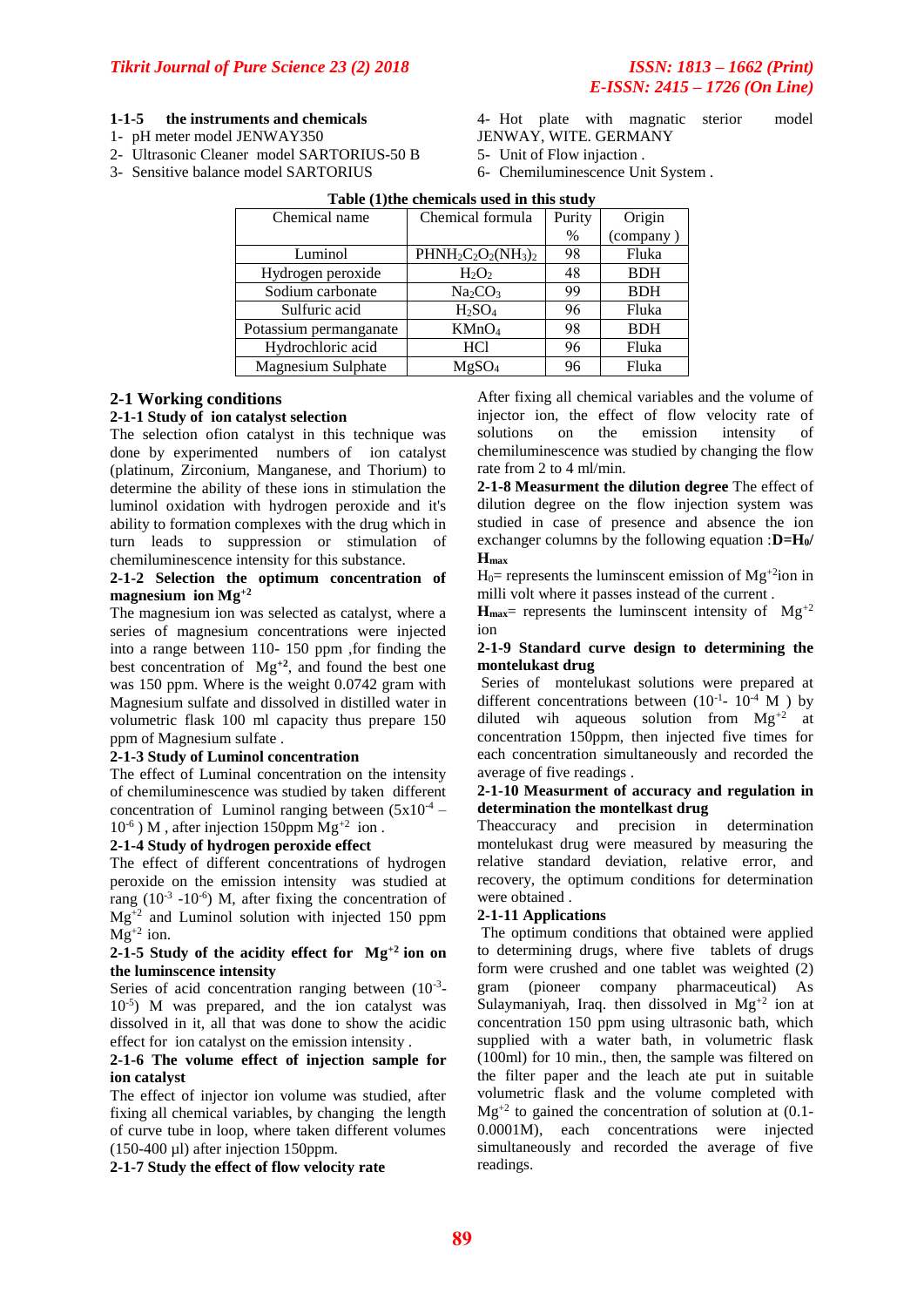# *E-ISSN: 2415 – 1726 (On Line)*

### **3-1 Results and discussion**

### **3-1-1 Selection the best concentration of magnesium**

Magnesium ion was selected as best metallic ion to the drug determination, and has ability to oxidizing luminol with hydrogen peroxide . table (2) show the relationship between concentrations of series standard solution that prepared from  $Mg^{+2}$  ion at concentration 110-150 ppm with increasing of chemiluminescence intensity. 150 ppm was selected as best concentration to give it the highest chemiluminescence intensity, where sharp values in regular manner were obtained.



**Figure (1) relationship between the intensity of chemiluminescence emission and Mg+2 concentration**

#### **3-1-2 Selection the best concentration of Luminol**

After the selection best concentration of  $Mg^{+2}$  ion, the effect of Luminol concentration on the emission intensity of chemiluminescence was studied by changing the luminol concentration at range  $(5x \ 10^{-4})$  $-10^{-6}$  M) and the results were obtained as shown in table (3) recorded after fixing all chemical variables. it was observed that the luminescence increase with the increasing of luminol concentration (the donor molecule to luminesce) and the recorded that, 5x10-4 M was the best concentration to give it the highest intensity. according to the previous studies [8] the decrease may be happened in chemiluminescence intensity duo to the increasing in luminol concentration. That may be leading to increasing in the numbers of donor molecules as luminescence light in surrounding that leading to free collisions between the reacting molecules, some of it which

entered in collision and producing excited molecules and the excess of it will reacting with molecules of reactants in surrounding, and luminol excited molecules causing loss in energy as thermal energy– non radioactive - and thus chemiluminescence emission reduce.

| Table (3) relation between Luminol concentration and |  |
|------------------------------------------------------|--|
|------------------------------------------------------|--|

| <b>Intensity of chemical lumeinscence</b> |                           |  |  |  |
|-------------------------------------------|---------------------------|--|--|--|
| Luminol                                   | Intensity of chemical     |  |  |  |
| concentration                             | lumeinscence (milli volt) |  |  |  |
| М                                         |                           |  |  |  |
| $10^{-6}$                                 | 110                       |  |  |  |
| $10^{-6}$                                 | 130                       |  |  |  |
| $10^{-5}$                                 | 150                       |  |  |  |
| $10^{-5}$ 5×                              | 170                       |  |  |  |
| $10^{-4}$                                 | 180                       |  |  |  |
| $10^{-4}$ 5×                              | 200                       |  |  |  |



**Figure (2) relationship between luminol concentration and intensity of chemiluminescence**

While, at low concentration, the broad and not sharp were recorded, that mean , no irregularity of bands . **Table (2) the relationship between Mg+2 concentration** 

| <b>Table (2) the relationship between Mg - concentration</b> |                                                      |  |
|--------------------------------------------------------------|------------------------------------------------------|--|
|                                                              | and the intensity of chamical luminescense emission. |  |

| and the intensity of chemical luminescence emission |                         |  |  |  |  |  |
|-----------------------------------------------------|-------------------------|--|--|--|--|--|
| The intensity Elevated of                           | $Mg^{+2}$ concentration |  |  |  |  |  |
| chemilumienscence emission                          | (ppm)                   |  |  |  |  |  |
| (milli volt)                                        |                         |  |  |  |  |  |
| 200                                                 | 110                     |  |  |  |  |  |
| 220                                                 | 120                     |  |  |  |  |  |
| 240                                                 | 130                     |  |  |  |  |  |
| 270                                                 | 140                     |  |  |  |  |  |
| 290                                                 | 150                     |  |  |  |  |  |
|                                                     |                         |  |  |  |  |  |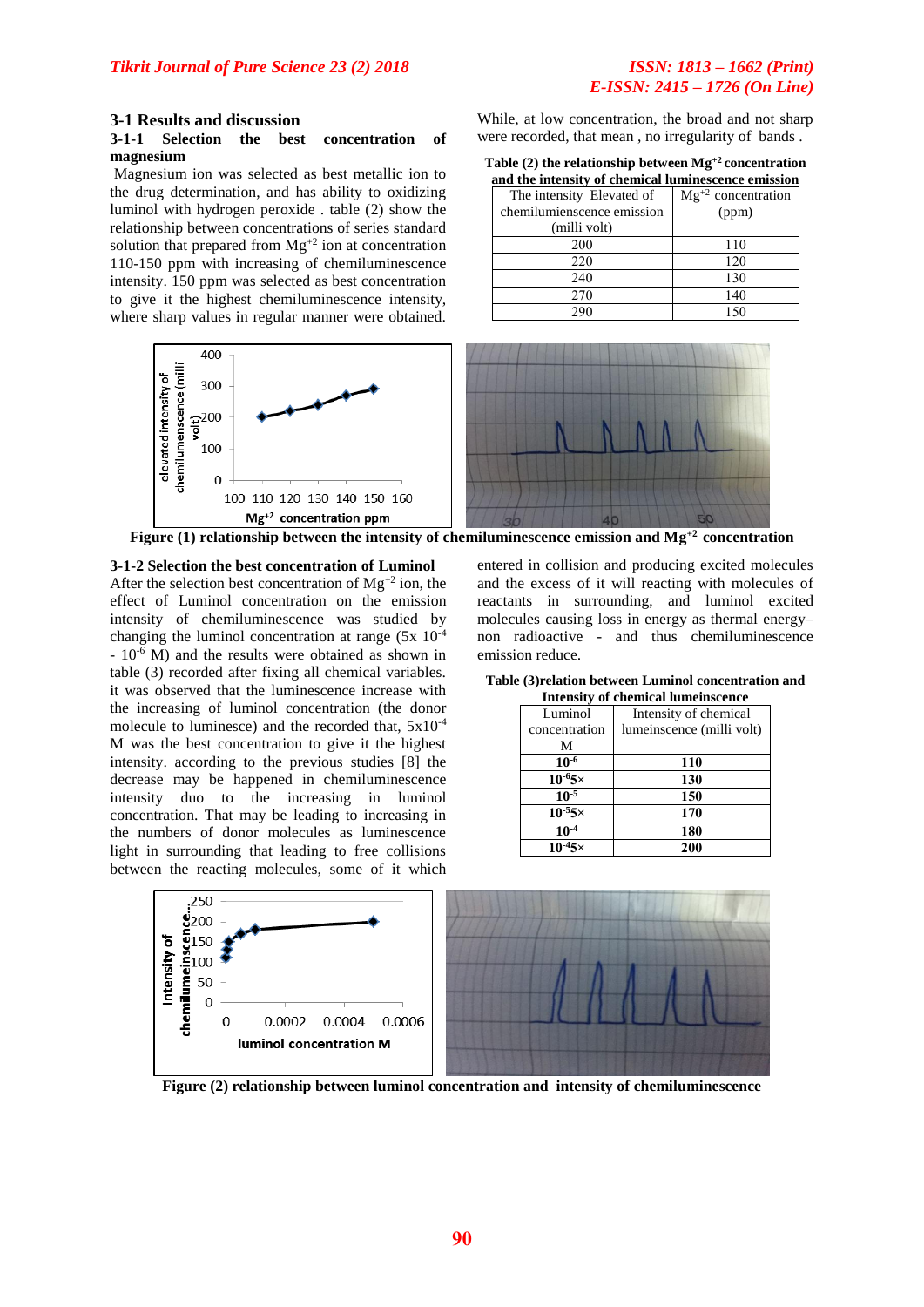### *Tikrit Journal of Pure Science 23 (2) 2018 ISSN: 1813 – 1662 (Print)*

**3-1-3 Selection the best concentration of hydrogen peroxide:** The effect of hydrogen peroxide on chemiluminescence emission intensity was studied after fixing the concentration of ion catalyst and luminol at range ( $10^{-3}$  –  $10^{-6}$  M), the ( $10^{-3}$  M) was selected as the optimum concentration to give it the highest chemiluminescence intensity with peaks , and noticed that a weak emission of chemiluminescence was obtained at low concentration of hydrogen peroxide due to the lack of light emitting – parts because to the concentration of oxidizing substances. the obtained results show in table (4).



| Table (4) relationship between hydrogen peroxide |
|--------------------------------------------------|
| concentration and Luminescence                   |

| Hydrogen peroxide | Lumienscence intensity |  |  |  |  |
|-------------------|------------------------|--|--|--|--|
| concentration (M) | (milli volt)           |  |  |  |  |
| $10^{-6}$         | 130                    |  |  |  |  |
| $10^{-5}$         | 160                    |  |  |  |  |
| $10^{-5}$ 5×      | 190                    |  |  |  |  |
| $10^{-4}$         | 220                    |  |  |  |  |
| $10^{-4}$ 5×      | 240                    |  |  |  |  |
| $10^{-3}$         | 260                    |  |  |  |  |



leading to increase the ability of ion catalyst to oxidizing the luminol and thus increasing the

**Table (5) the effect of acidity on Mg+2 ion**

 $\frac{10^{-5}}{0^{-5}5 \times 200}$ 

 $\frac{10^{-4}}{0^{-4}5 \times 280}$ 

 $10^{-3}$   $300$ 

Chemical lumeinscence intensity (milli volt)

intensity of chemilumienscence emission [9].

HCl concentration ( M)

 $10^{-5}$ <sup>5×</sup>

 $10^{-4}$ <sup>5×</sup>

**figure (3) relationship between hydrogen peroxide concentration and Luminescence intensity**

### **3-1-4 Effect of catalyst acidity on the luminescence intensity**

Table (5) shows the acidity effect for the solution that  $Mg^{+2}$  ions dissolved in it, so that at several concentration of hydochloric acid  $(10^{-3} - 10^{-5} M)$  were selected to dissolving  $Mg^{+2}$  ion in range 110-150 ppm with fixing the concentration of luminol and hydrogen peroxide. the  $10^{-3}$  M was selected as optimum concentration to give it the highest intensity with sharp peaks that due to ability of hydochloric acid to releasing protons more than other acids,



**Figure (4) the effect of acidity on Chemilumeinscence intensity**

### **3-1-5 effect of injected sample volume of ion catalyst**

Effect of injected ion volume was studied after fixing all variables by changing the length of loop and noticed that the response was increase with increasing the volume of injected sample but the response represented at boarded peaks (more response) time, that result, of continuous emission, due to the length of sample part in the reaction phase versus the sensor (a saturation state happened for photo multiplying tube PMT), according to that, volume 350 µl was selected because it give the response with sharp and regular peaks but with sensitivity less than that resulting from larger volumes, therefore, the volume

selection must be based on balance between the shape of response and it's intensity and the measured sensitivity, as well as the economy in the chemicals consumption.

| Table (6) effect of $Mg^{+2}$ volume on the |  |
|---------------------------------------------|--|
| chemiluminescence intensity                 |  |

| Volume of injected | Chemical luminescence  |  |  |  |  |
|--------------------|------------------------|--|--|--|--|
| sample µl          | intensity (milli volt) |  |  |  |  |
| 150                | 200                    |  |  |  |  |
| 200                | 260                    |  |  |  |  |
| 250                | 300                    |  |  |  |  |
| 300                | 340                    |  |  |  |  |
| 350                | 360                    |  |  |  |  |
|                    | 380                    |  |  |  |  |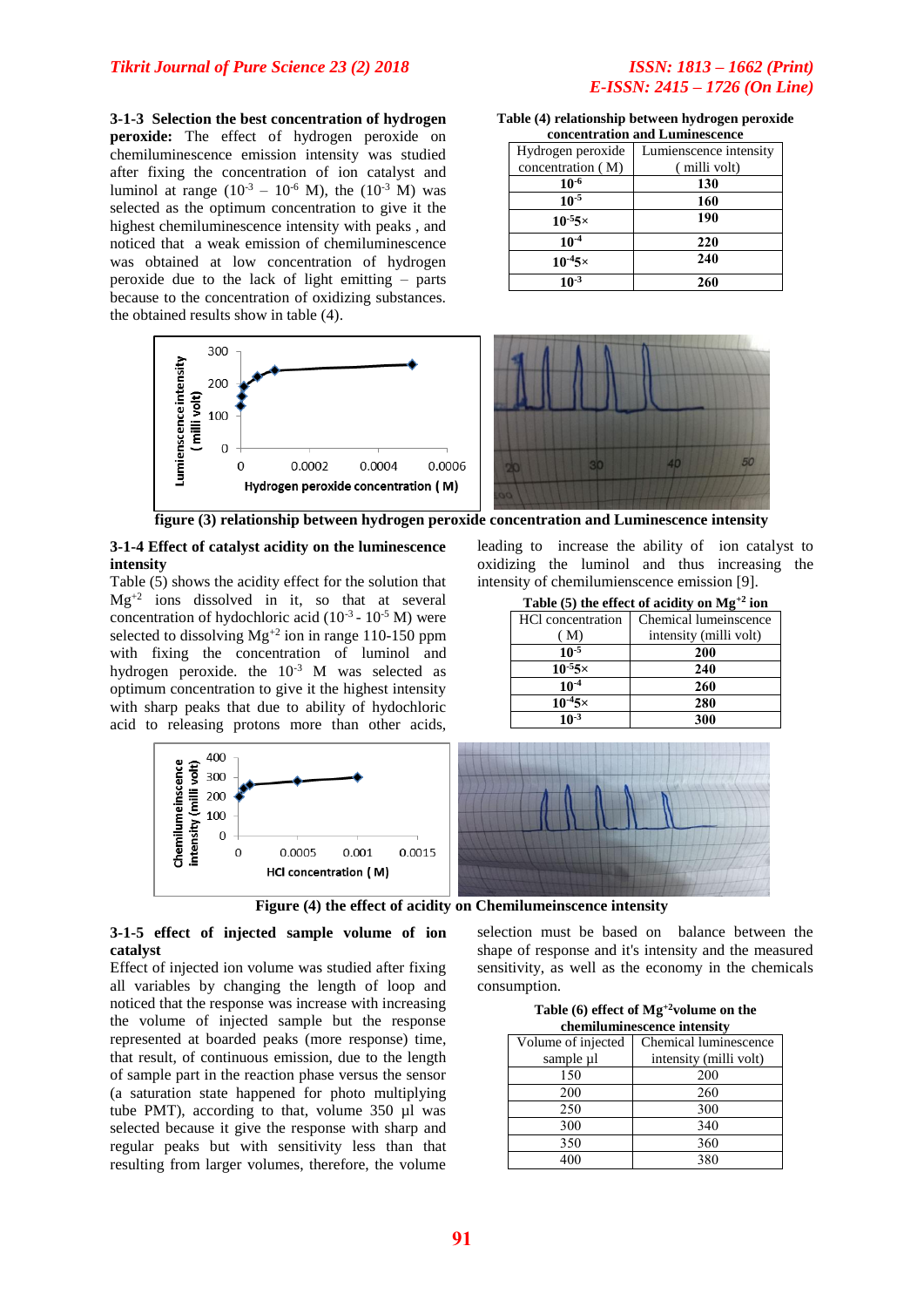# *E-ISSN: 2415 – 1726 (On Line)*



**Figure ( 5) effect of injected volume on chemiluminescence intensity**

### **3-1-6 Effect of ions flow rate**

Effect of flow rate for solution on the intensity of chemical luminescence emission was studied, after fixing all chemical variables, by changing the flow rate from 2 to 4 ml/min for hydrogen peroxide and luminol, and noticed that the increasing of emission intensity happened with increasing the flow rate at beginning 2-4 ml/min because the high flow rate leading to rapidity lightness segment that exit from measurement cell (there was a little to recording a signal), therefore, 3-5 ml/min was selected because

it's consuming less of chemicals, and perform the desired purpose .

|  |  |  |  |  |  | Table (7) show the flow rate on chemiluminescence |
|--|--|--|--|--|--|---------------------------------------------------|
|  |  |  |  |  |  |                                                   |

|                  | miensity               |
|------------------|------------------------|
| <b>Flow rate</b> | Chemiluminescence      |
| $m/m$ in         | intensity (milli volt) |
|                  | 130                    |
| 2.5              | 160                    |
| 3                | 180                    |
| 3.5              | 200                    |
|                  | 220                    |



# **3-1-7 Dilution degree measurement**

The dilution degree was calculated in presence and absent the ion exchanger columns because the flow injection technique is effects by dilution degree , all results that obtained from our study shown in table (8).

| Table (8) the obtained results from measurement of dilution degree |                         |          |                    |  |  |  |
|--------------------------------------------------------------------|-------------------------|----------|--------------------|--|--|--|
| Measurment case                                                    | $Mg^{+2}$ Concentration | Dilution | average            |  |  |  |
|                                                                    | ppm                     | degree   | of dilution degree |  |  |  |
| Befor placing the column of                                        | 130                     |          |                    |  |  |  |
| exchanger ion                                                      | 140                     | 2.4      | 24                 |  |  |  |
|                                                                    | 150                     | 2.8      |                    |  |  |  |
| After placing on the column                                        | 130                     | 0.5      |                    |  |  |  |
| of exchanger ion                                                   | 140                     | 0.8      | 0.76               |  |  |  |
|                                                                    | 150                     |          |                    |  |  |  |



**figure (8) the obtained results from measurment of dilution degree ( after placing the column of exchanger ion )**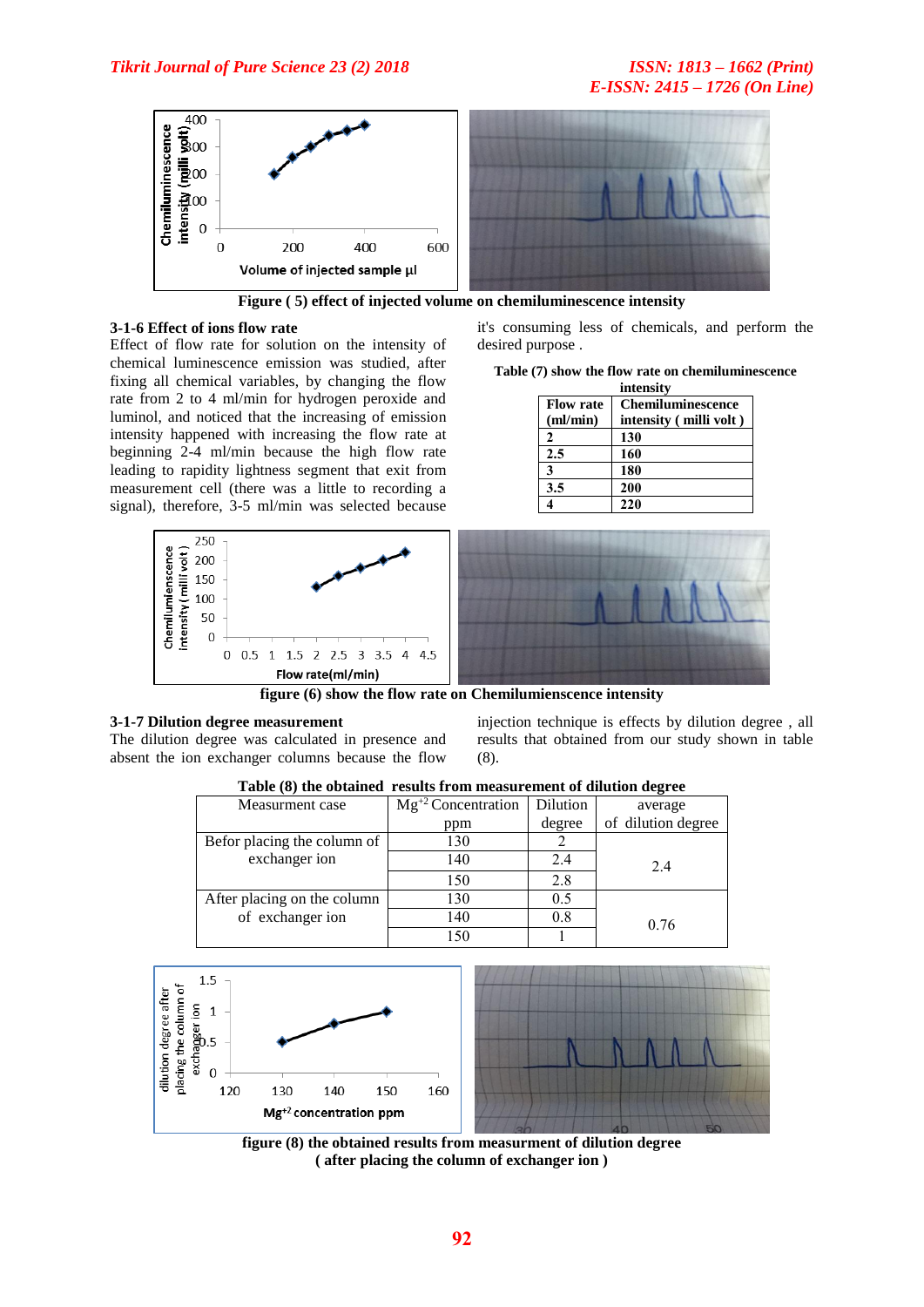

**figure (7) the obtained results from measurment of dilution degree (before placing the column of exchanger ion )**

### **3-1-8 Standard curve to determination the Montelukast drug**

The relationship between the changing of drug concentration comparing with chemiluminescence intensity of magnisum ion at concentration 150 ppm,

as shown in figure (9), it was noticed that there was increase in intensity of chemiluminescence due to functional role of druge. the linear equation was :  $Y=2535.2X + 657.32$ , and detection limit was  $(0.0001M)$ , correlation cofficient = 0.9054.

**Table (9) the linear equation , linear range and detection limit for the Montelukast drug determination**

| Drug name | Linear equation                           | $\mathbb{R}^2$ | Linear range  | detection limit |
|-----------|-------------------------------------------|----------------|---------------|-----------------|
|           |                                           | value          | M)            | (M)             |
|           | Montelukast   $y=2535.2x+657.32$   0.9054 |                | $0.1 - 0.001$ | 0.0001          |



**Figure ( 9) standard curve of montelukast drug**

### **3-1-9 Measurment of accurcy and precision in drug detremination**

After fixing the optimum conditions to determination the drug , the accuracy and precision were calculated by calculation the recovery and recovery rate was (97-99%), the relative standard deviation (RSD) ranging at (2.2-2.9 %) , while the relative error was  $(0.9 - 0.18).$ 

| Table (10) The obtained results from accuracy and precision measurement |                 |               |               |                 |
|-------------------------------------------------------------------------|-----------------|---------------|---------------|-----------------|
| Drug name                                                               | <b>Prepared</b> | RE            | <b>RSD</b>    | <b>Recovary</b> |
|                                                                         | amount $(M)$    | $\frac{6}{9}$ | $\frac{6}{9}$ | $\frac{6}{9}$   |
| Montelukast                                                             | $10^{-4}$       | 0.9           | 2.2           | 97              |
| (pioneer company pharmaceutical)                                        | $10^{-3}$       | 0.12          | $2.5\,$       | 98              |
| As Sulaymaniyah, Iraq                                                   | $10^{-2}$       | 0.15          | 2.8           | 98.5            |
|                                                                         | $10^{-1}$       | 0.18          | 2.9           | 99              |

**Table (10) The obtained results from accuracy and precision measurement**

### **3-1-10 Applications**

The optimum conditions for drug determination were applied and series of concentrations were prepared and the relative error, recovery, and relative standard deviation were calculated, the results shown in table (11).

### **Table ( 11) the recovery, and relative standard deviation(RSD) and relative error(RE) of drug**

| Drug name   | Recovary      | RSD  | RE    |
|-------------|---------------|------|-------|
|             | $\frac{6}{6}$ | $\%$ | $\%$  |
| Montelukast | 95            |      | 0.019 |

| Table (12) T calculated values of drug |  |
|----------------------------------------|--|
|                                        |  |

| Drug name   | T tabled test   T calculated |       |
|-------------|------------------------------|-------|
|             | at $95%$                     | teset |
| Montelukast | 2.45                         | 19.2  |